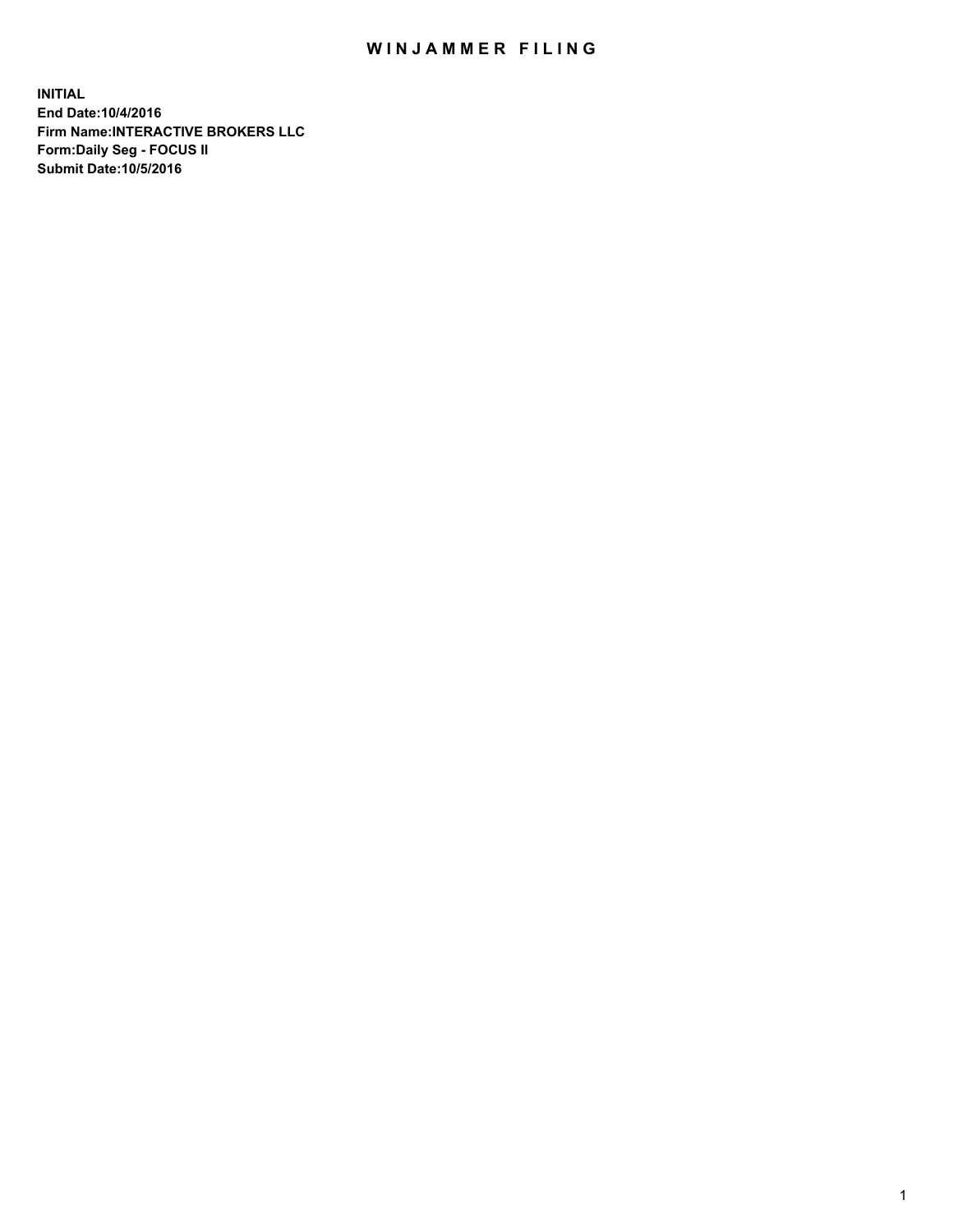## **INITIAL End Date:10/4/2016 Firm Name:INTERACTIVE BROKERS LLC Form:Daily Seg - FOCUS II Submit Date:10/5/2016 Daily Segregation - Cover Page**

| Name of Company<br><b>Contact Name</b><br><b>Contact Phone Number</b><br><b>Contact Email Address</b>                                                                                                                                                                                                                          | <b>INTERACTIVE BROKERS LLC</b><br>James Menicucci<br>203-618-8085<br>jmenicucci@interactivebrokers.c<br>om |
|--------------------------------------------------------------------------------------------------------------------------------------------------------------------------------------------------------------------------------------------------------------------------------------------------------------------------------|------------------------------------------------------------------------------------------------------------|
| FCM's Customer Segregated Funds Residual Interest Target (choose one):<br>a. Minimum dollar amount: ; or<br>b. Minimum percentage of customer segregated funds required:%; or<br>c. Dollar amount range between: and; or<br>d. Percentage range of customer segregated funds required between:% and%.                          | $\overline{\mathbf{0}}$<br>0<br>155,000,000 245,000,000<br>0 <sub>0</sub>                                  |
| FCM's Customer Secured Amount Funds Residual Interest Target (choose one):<br>a. Minimum dollar amount: ; or<br>b. Minimum percentage of customer secured funds required:%; or<br>c. Dollar amount range between: and; or<br>d. Percentage range of customer secured funds required between:% and%.                            | $\overline{\mathbf{0}}$<br>$\overline{\mathbf{0}}$<br>80,000,000 120,000,000<br>00                         |
| FCM's Cleared Swaps Customer Collateral Residual Interest Target (choose one):<br>a. Minimum dollar amount: ; or<br>b. Minimum percentage of cleared swaps customer collateral required:% ; or<br>c. Dollar amount range between: and; or<br>d. Percentage range of cleared swaps customer collateral required between:% and%. | $\overline{\mathbf{0}}$<br>$\overline{\mathbf{0}}$<br>0 <sub>0</sub><br><u>00</u>                          |

Attach supporting documents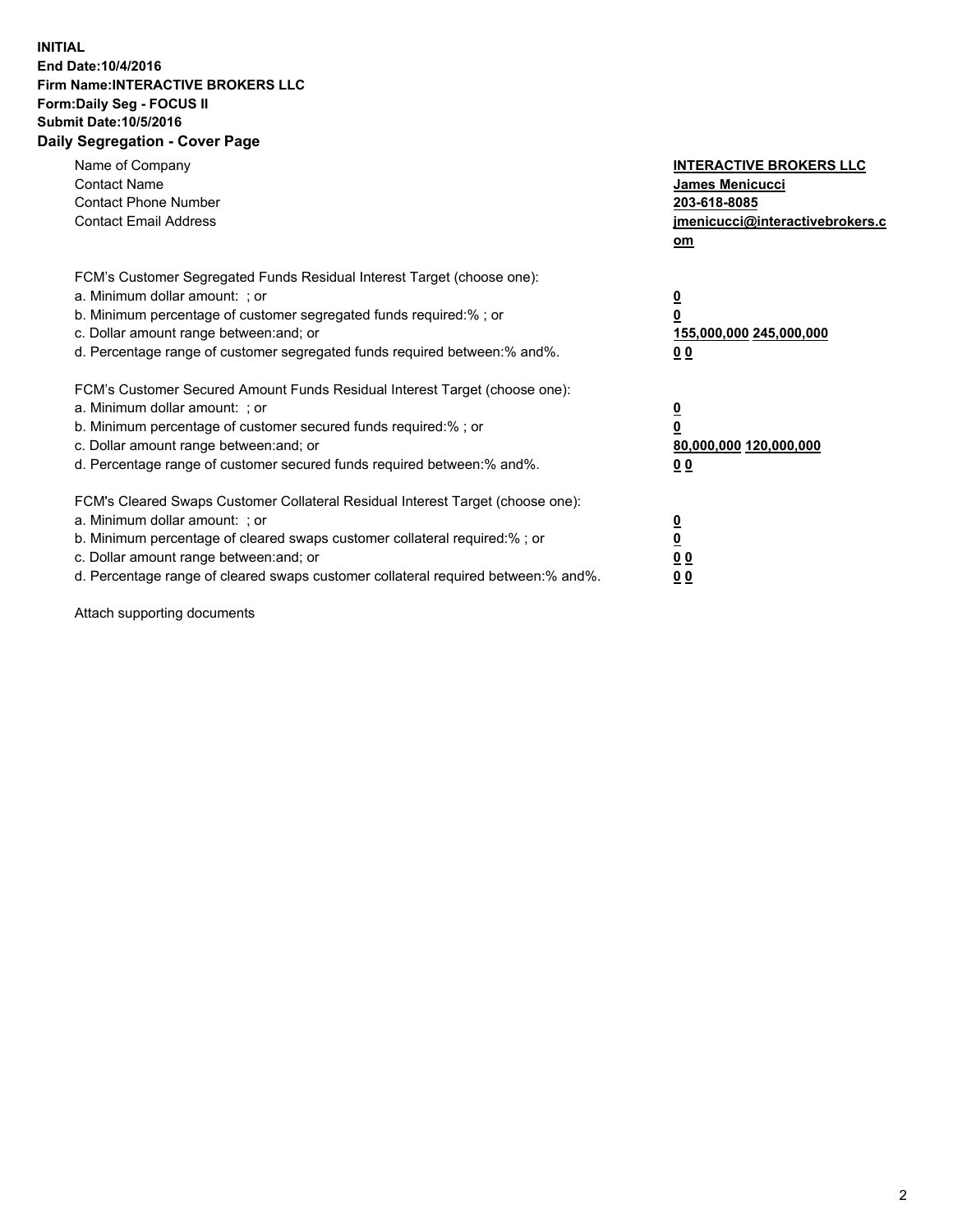## **INITIAL End Date:10/4/2016 Firm Name:INTERACTIVE BROKERS LLC Form:Daily Seg - FOCUS II Submit Date:10/5/2016 Daily Segregation - Secured Amounts**

|     | Daily Ocglegation - Occuled Amounts                                                                        |                                  |
|-----|------------------------------------------------------------------------------------------------------------|----------------------------------|
|     | Foreign Futures and Foreign Options Secured Amounts                                                        |                                  |
|     | Amount required to be set aside pursuant to law, rule or regulation of a foreign                           | $0$ [7305]                       |
|     | government or a rule of a self-regulatory organization authorized thereunder                               |                                  |
| 1.  | Net ledger balance - Foreign Futures and Foreign Option Trading - All Customers                            |                                  |
|     | A. Cash                                                                                                    | 381,637,709 [7315]               |
|     | B. Securities (at market)                                                                                  | $0$ [7317]                       |
| 2.  | Net unrealized profit (loss) in open futures contracts traded on a foreign board of trade                  | 7,595,660 [7325]                 |
| 3.  | Exchange traded options                                                                                    |                                  |
|     | a. Market value of open option contracts purchased on a foreign board of trade                             | 256,922 [7335]                   |
|     | b. Market value of open contracts granted (sold) on a foreign board of trade                               | $-51,062$ [7337]                 |
| 4.  | Net equity (deficit) (add lines 1. 2. and 3.)                                                              | 389,439,229 [7345]               |
| 5.  | Account liquidating to a deficit and account with a debit balances - gross amount                          | 58,836 [7351]                    |
|     | Less: amount offset by customer owned securities                                                           | 0 [7352] 58,836 [7354]           |
| 6.  | Amount required to be set aside as the secured amount - Net Liquidating Equity                             | 389,498,065 [7355]               |
|     | Method (add lines 4 and 5)                                                                                 |                                  |
| 7.  | Greater of amount required to be set aside pursuant to foreign jurisdiction (above) or line                | 389,498,065 [7360]               |
|     | 6.                                                                                                         |                                  |
|     | FUNDS DEPOSITED IN SEPARATE REGULATION 30.7 ACCOUNTS                                                       |                                  |
| 1.  | Cash in banks                                                                                              |                                  |
|     | A. Banks located in the United States                                                                      | 4,585,000 [7500]                 |
|     | B. Other banks qualified under Regulation 30.7                                                             | 0 [7520] 4,585,000 [7530]        |
| 2.  | Securities                                                                                                 |                                  |
|     | A. In safekeeping with banks located in the United States                                                  | 430,752,660 [7540]               |
|     | B. In safekeeping with other banks qualified under Regulation 30.7                                         | 0 [7560] 430,752,660 [7570]      |
| 3.  | Equities with registered futures commission merchants                                                      |                                  |
|     | A. Cash                                                                                                    | $0$ [7580]                       |
|     | <b>B.</b> Securities                                                                                       | $0$ [7590]                       |
|     | C. Unrealized gain (loss) on open futures contracts                                                        | $0$ [7600]                       |
|     | D. Value of long option contracts                                                                          | $0$ [7610]                       |
|     | E. Value of short option contracts                                                                         | 0 [7615] 0 [7620]                |
| 4.  | Amounts held by clearing organizations of foreign boards of trade                                          |                                  |
|     | A. Cash                                                                                                    | $0$ [7640]                       |
|     | <b>B.</b> Securities                                                                                       | $0$ [7650]                       |
|     | C. Amount due to (from) clearing organization - daily variation                                            | $0$ [7660]                       |
|     | D. Value of long option contracts                                                                          | $0$ [7670]                       |
|     | E. Value of short option contracts                                                                         | 0 [7675] 0 [7680]                |
| 5.  | Amounts held by members of foreign boards of trade                                                         |                                  |
|     | A. Cash                                                                                                    | 88,385,892 [7700]                |
|     | <b>B.</b> Securities                                                                                       | $0$ [7710]                       |
|     | C. Unrealized gain (loss) on open futures contracts                                                        | $-3,506,544$ [7720]              |
|     | D. Value of long option contracts                                                                          | 256,912 [7730]                   |
|     | E. Value of short option contracts                                                                         | -51,060 [7735] 85,085,200 [7740] |
| 6.  | Amounts with other depositories designated by a foreign board of trade                                     | 0 [7760]                         |
| 7.  | Segregated funds on hand                                                                                   | $0$ [7765]                       |
| 8.  | Total funds in separate section 30.7 accounts                                                              | 520,422,860 [7770]               |
| 9.  | Excess (deficiency) Set Aside for Secured Amount (subtract line 7 Secured Statement<br>Page 1 from Line 8) | 130,924,795 [7380]               |
| 10. | Management Target Amount for Excess funds in separate section 30.7 accounts                                | 80,000,000 [7780]                |
| 11. | Excess (deficiency) funds in separate 30.7 accounts over (under) Management Target                         | 50,924,795 [7785]                |
|     |                                                                                                            |                                  |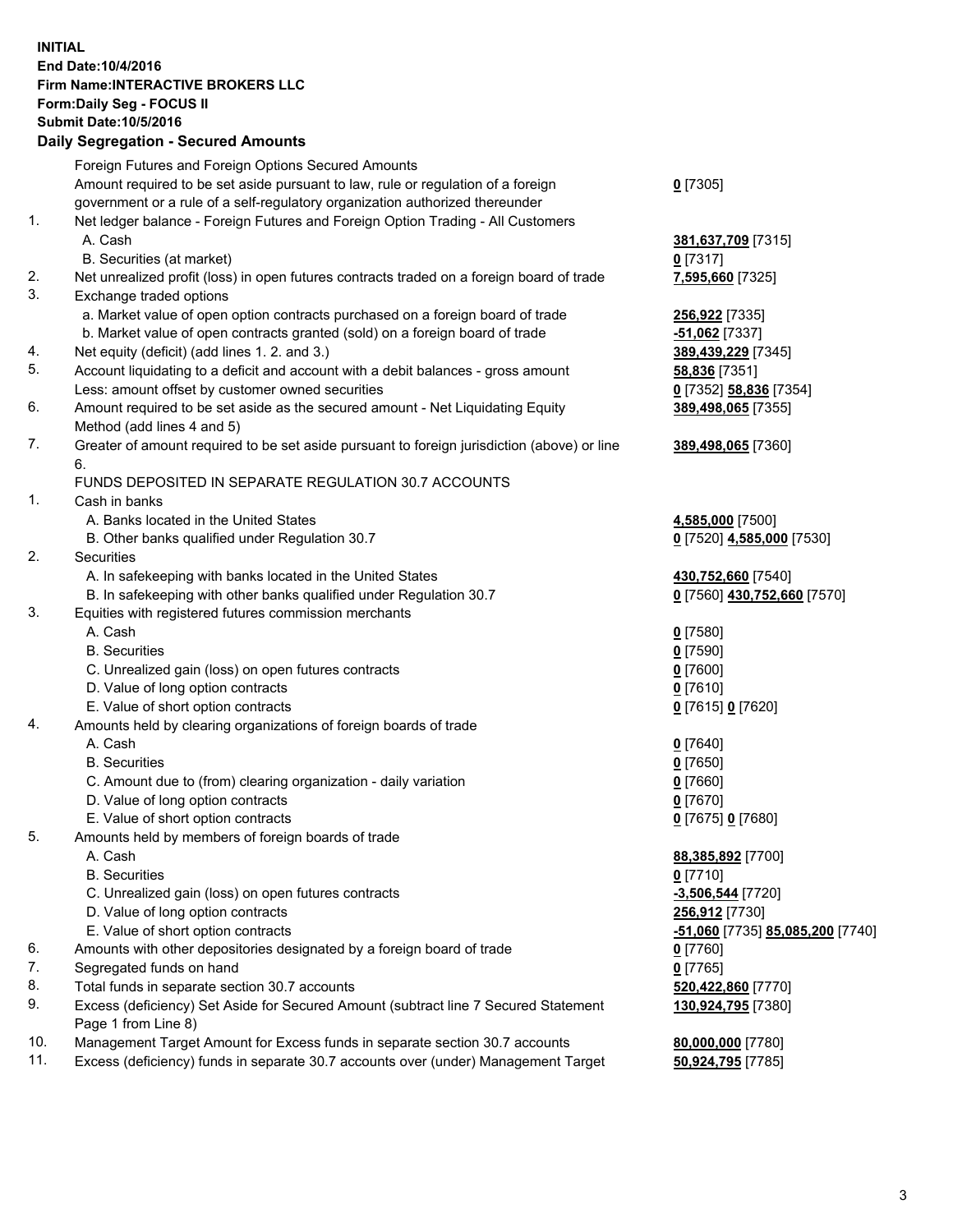**INITIAL End Date:10/4/2016 Firm Name:INTERACTIVE BROKERS LLC Form:Daily Seg - FOCUS II Submit Date:10/5/2016 Daily Segregation - Segregation Statement** SEGREGATION REQUIREMENTS(Section 4d(2) of the CEAct) 1. Net ledger balance A. Cash **3,014,825,623** [7010] B. Securities (at market) **0** [7020] 2. Net unrealized profit (loss) in open futures contracts traded on a contract market **-6,330,227** [7030] 3. Exchange traded options A. Add market value of open option contracts purchased on a contract market **129,473,426** [7032] B. Deduct market value of open option contracts granted (sold) on a contract market **-204,181,700** [7033] 4. Net equity (deficit) (add lines 1, 2 and 3) **2,933,787,122** [7040] 5. Accounts liquidating to a deficit and accounts with debit balances - gross amount **88,709** [7045] Less: amount offset by customer securities **0** [7047] **88,709** [7050] 6. Amount required to be segregated (add lines 4 and 5) **2,933,875,831** [7060] FUNDS IN SEGREGATED ACCOUNTS 7. Deposited in segregated funds bank accounts A. Cash **112,898,865** [7070] B. Securities representing investments of customers' funds (at market) **1,969,633,930** [7080] C. Securities held for particular customers or option customers in lieu of cash (at market) **0** [7090] 8. Margins on deposit with derivatives clearing organizations of contract markets A. Cash **30,021,347** [7100] B. Securities representing investments of customers' funds (at market) **1,120,483,638** [7110] C. Securities held for particular customers or option customers in lieu of cash (at market) **0** [7120] 9. Net settlement from (to) derivatives clearing organizations of contract markets **11,042,883** [7130] 10. Exchange traded options A. Value of open long option contracts **129,471,725** [7132] B. Value of open short option contracts **-204,180,012** [7133] 11. Net equities with other FCMs A. Net liquidating equity **0** [7140] B. Securities representing investments of customers' funds (at market) **0** [7160] C. Securities held for particular customers or option customers in lieu of cash (at market) **0** [7170] 12. Segregated funds on hand **0** [7150] 13. Total amount in segregation (add lines 7 through 12) **3,169,372,376** [7180] 14. Excess (deficiency) funds in segregation (subtract line 6 from line 13) **235,496,545** [7190] 15. Management Target Amount for Excess funds in segregation **155,000,000** [7194] 16. Excess (deficiency) funds in segregation over (under) Management Target Amount **80,496,545** [7198]

Excess